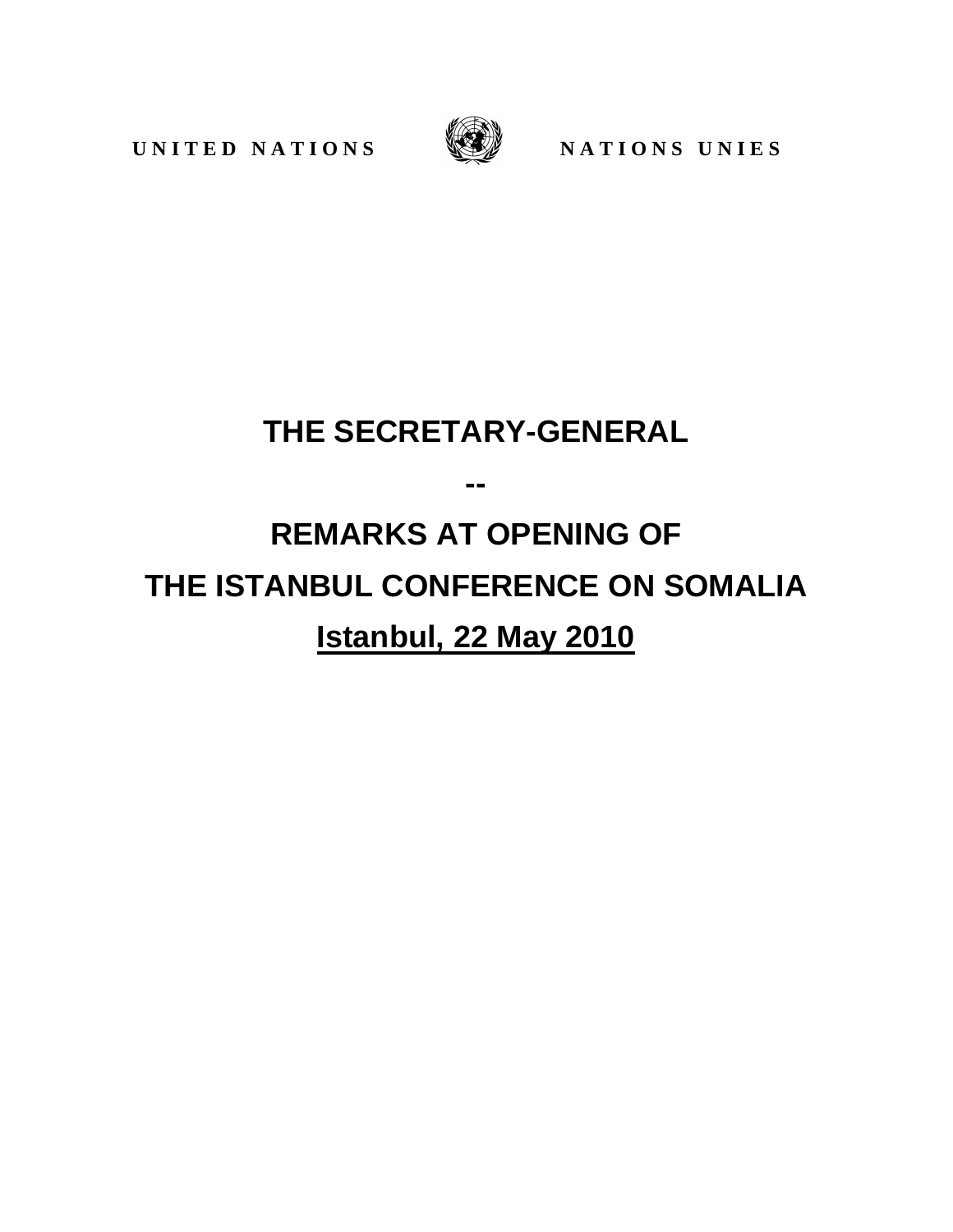Excellencies, President Sheikh Sharif, Foreign Minister Davutoglu, Distinguished Ministers, Ladies and Gentlemen:

Thank you for being here today. It is a clear sign of your commitment and solidarity with the people and Government of Somalia, at a time when they badly need our support.

I thank the Turkish government for its generosity in hosting this conference. This is yet another welcome sign of Turkey's willingness to take on the most difficult international problems.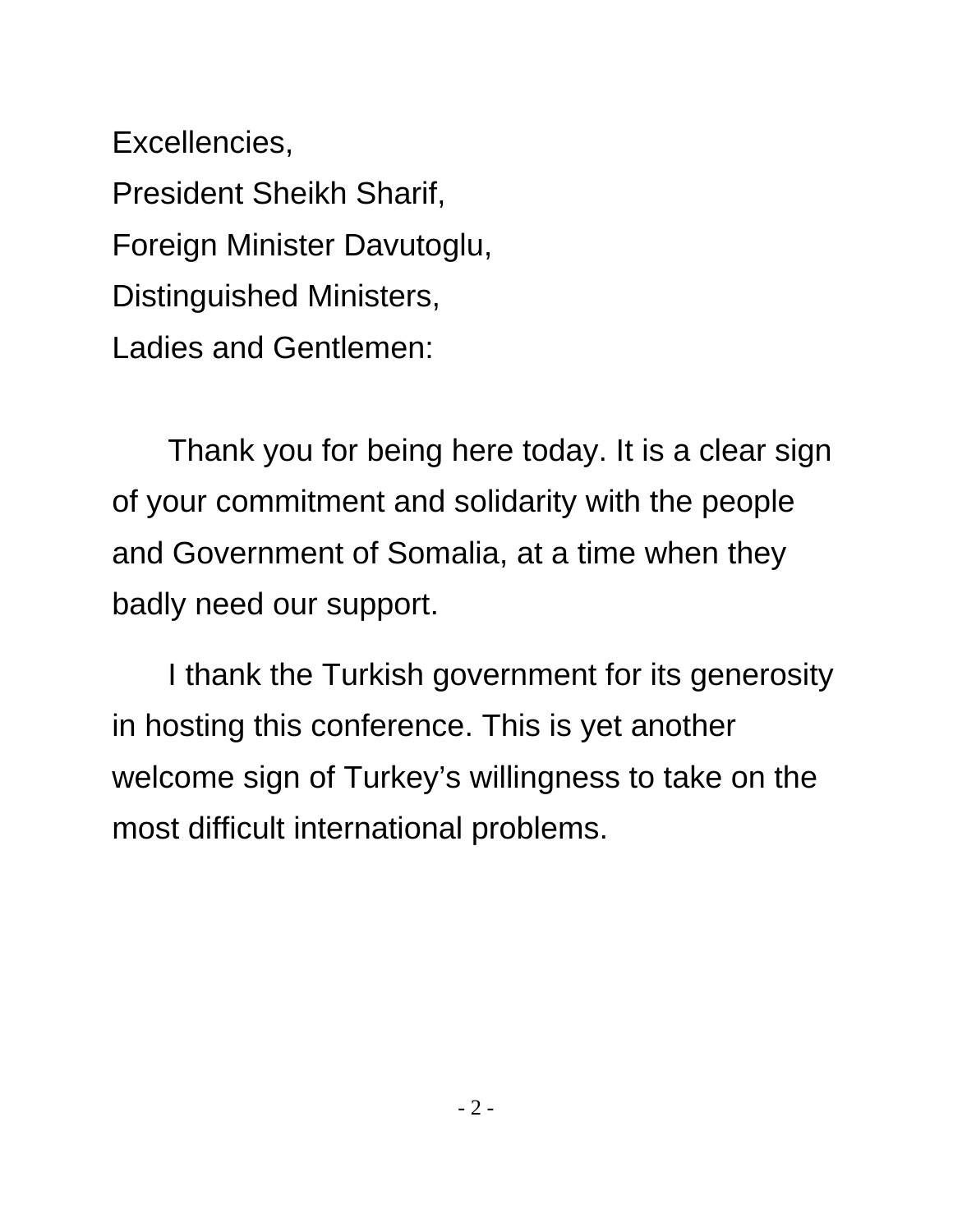I would also like to pay tribute to the African Union Mission in Somalia... to those countries that have contributed troops… and to Somalia's neighbours and friends, who have shown great commitment in supporting Somalia and the peace process.

Ladies and gentlemen,

Somalia is one of the world's most intractable crises. For twenty years, conflict over power, resources and land has destroyed lives, created hundreds of thousands of orphans and devastated communities.

Some say this conference is being held too early. Others believe it comes too late. The truth is that there will probably never be a perfect time.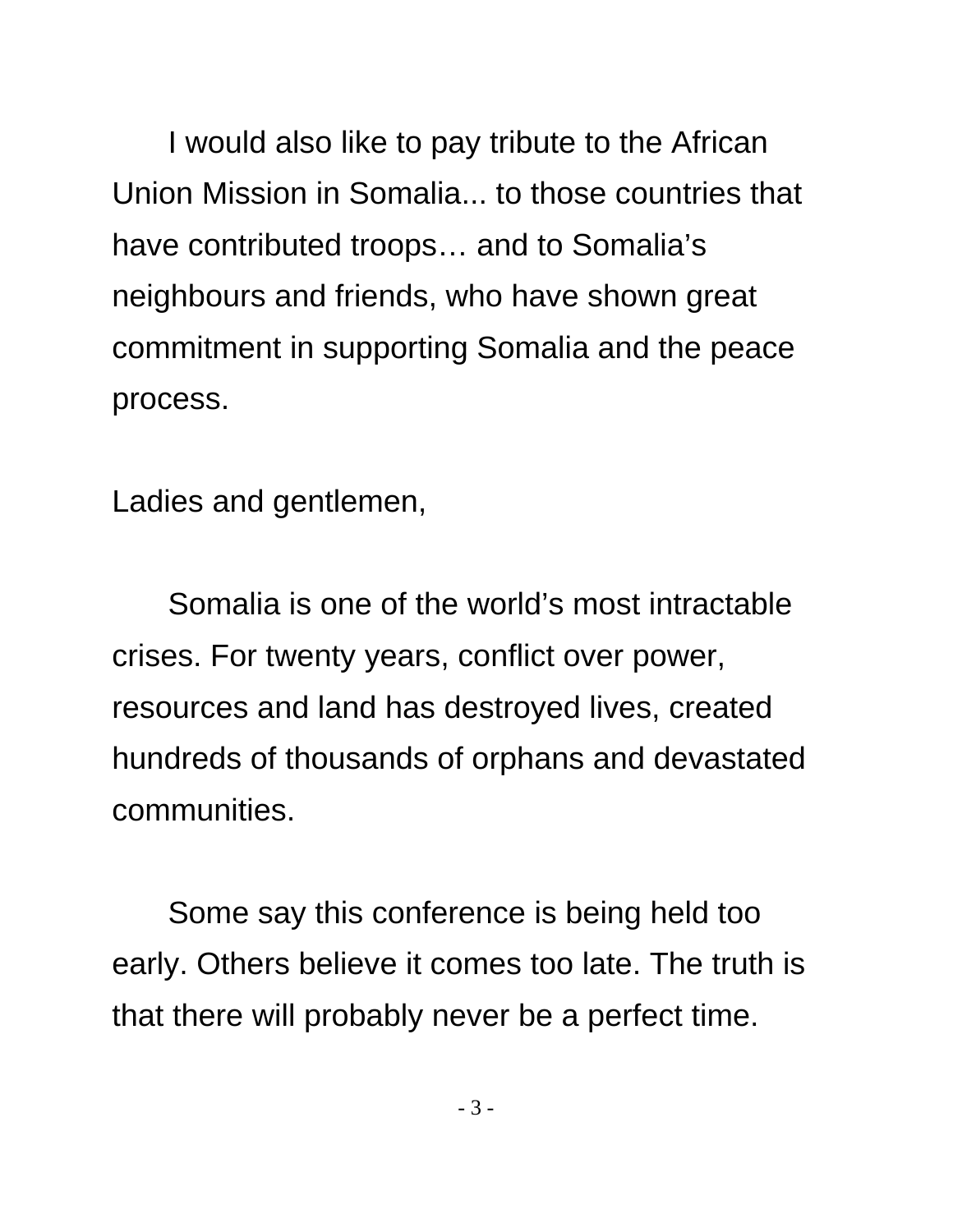But one thing is certain. If we do not redouble our efforts, there will be little chance for peace in Somalia.

We are here today to start making that change… by considering the challenges Somalia faces – and the opportunities it presents.

First, the challenges. Continuing insecurity and conflict in parts of Somalia are attracting extremist elements from outside the country, as well as radical young Somalis from the diaspora. This poses a threat to Somalia, to neighbouring countries and beyond.

There is a dire humanitarian crisis. Some 3.2 million people – more than forty per cent of the population - are in need of aid. Of these, 1.4 million are internally displaced.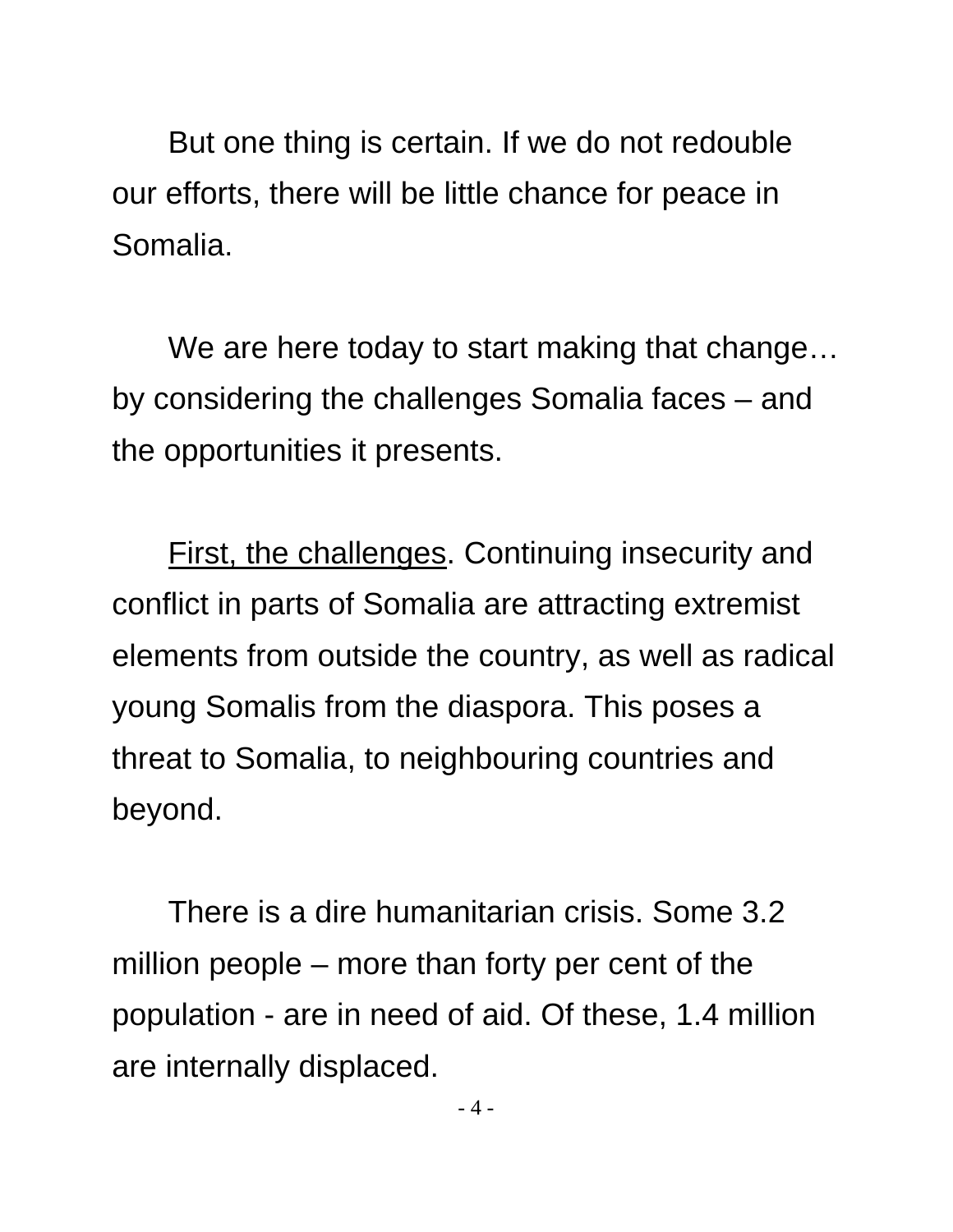I urge the international community to do everything possible to make sure they receive the help they need.

The absence of law and order has allowed the relatively new phenomenon of piracy to flourish. This has created a threat to international shipping, and caused runaway inflation of food prices inside the country.

The United Nations is expanding its role in combatting piracy. The Security Council has adopted several resolutions and the international naval presence has made it more difficult for pirates to attack vessels successfully. As recently requested by the Security Council, I will soon submit a report on options for prosecuting and imprisoning the pirates.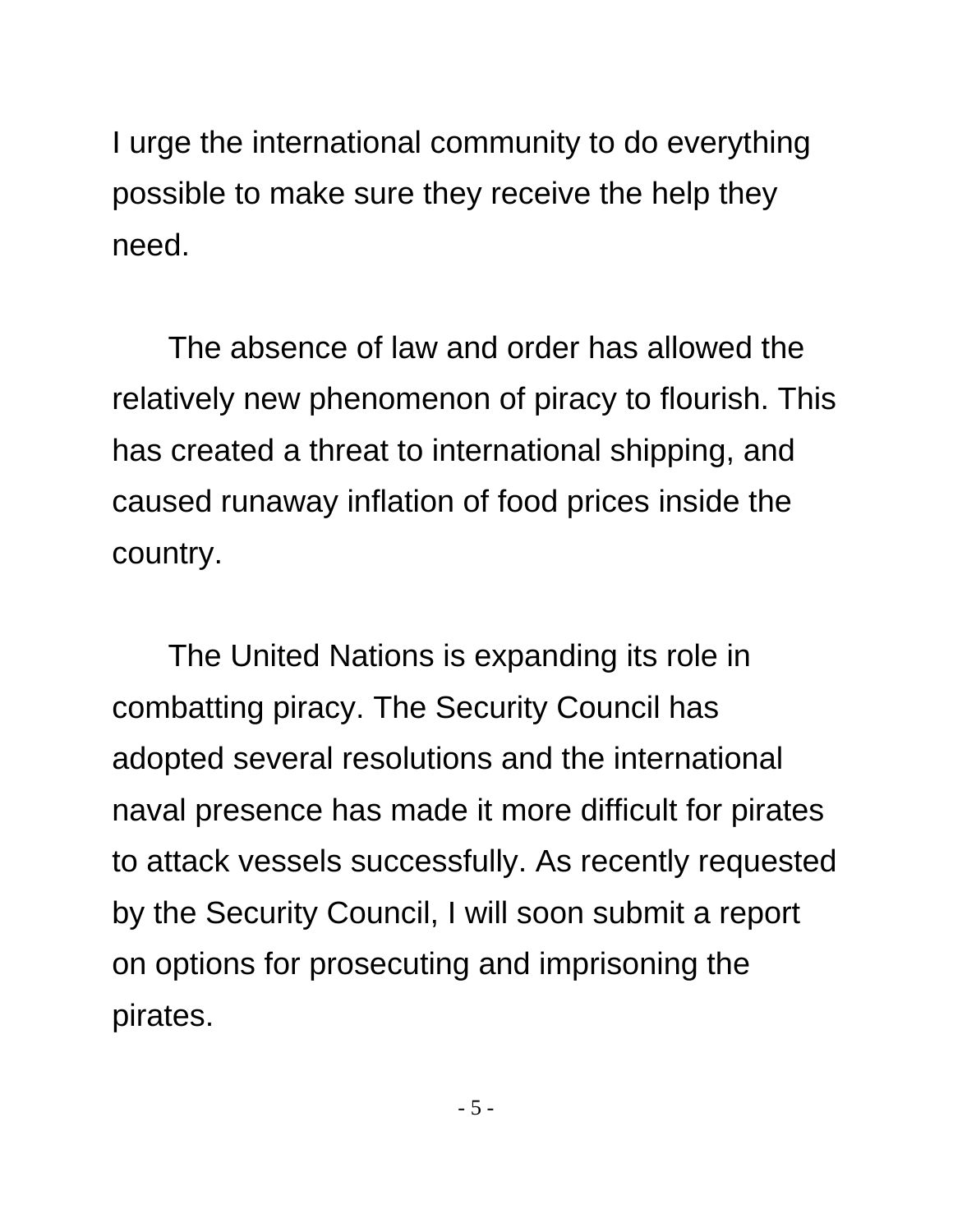A UN Trust Fund has been set up to support the prosecution of suspected pirates; I urge the donor community and the shipping industry to contribute generously. But still the attacks continue, and increase in number.

The status quo presents another challenge. Some Somalis oppose change in their country not for ideological reasons, but because they are profiting from the current anarchy.

This includes human traffickers, who promise to help desperate people start new lives overseas, but often abandon them at sea.

It also includes traders who import goods to Somalia tax free, and then smuggle them to neighbouring countries and beyond. Others make millions of dollars from destroying forests for charcoal to sell abroad.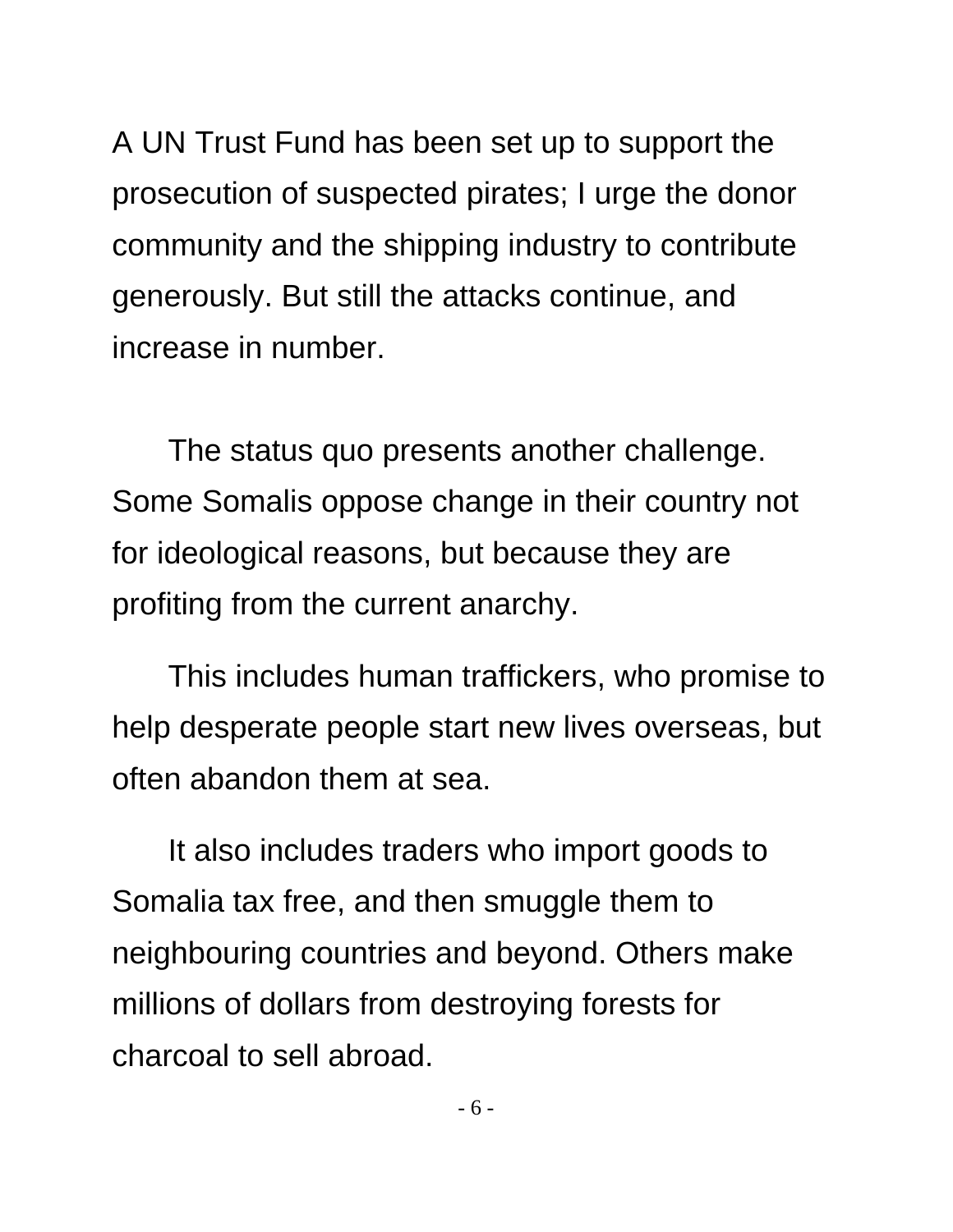These people will resist our efforts to bring stability and the rule of law to Somalia.

But despite these serious problems, it is not too late. We must recognize the opportunities in the current situation.

For the first time in two decades, there is some progress towards stability in Somalia. The Djibouti Agreement brought together former adversaries to create an internationally recognized Transitional Federal Government.

Despite some internal divisions, this Government has survived repeated attacks by extremists, and remains committed to peace and reconciliation.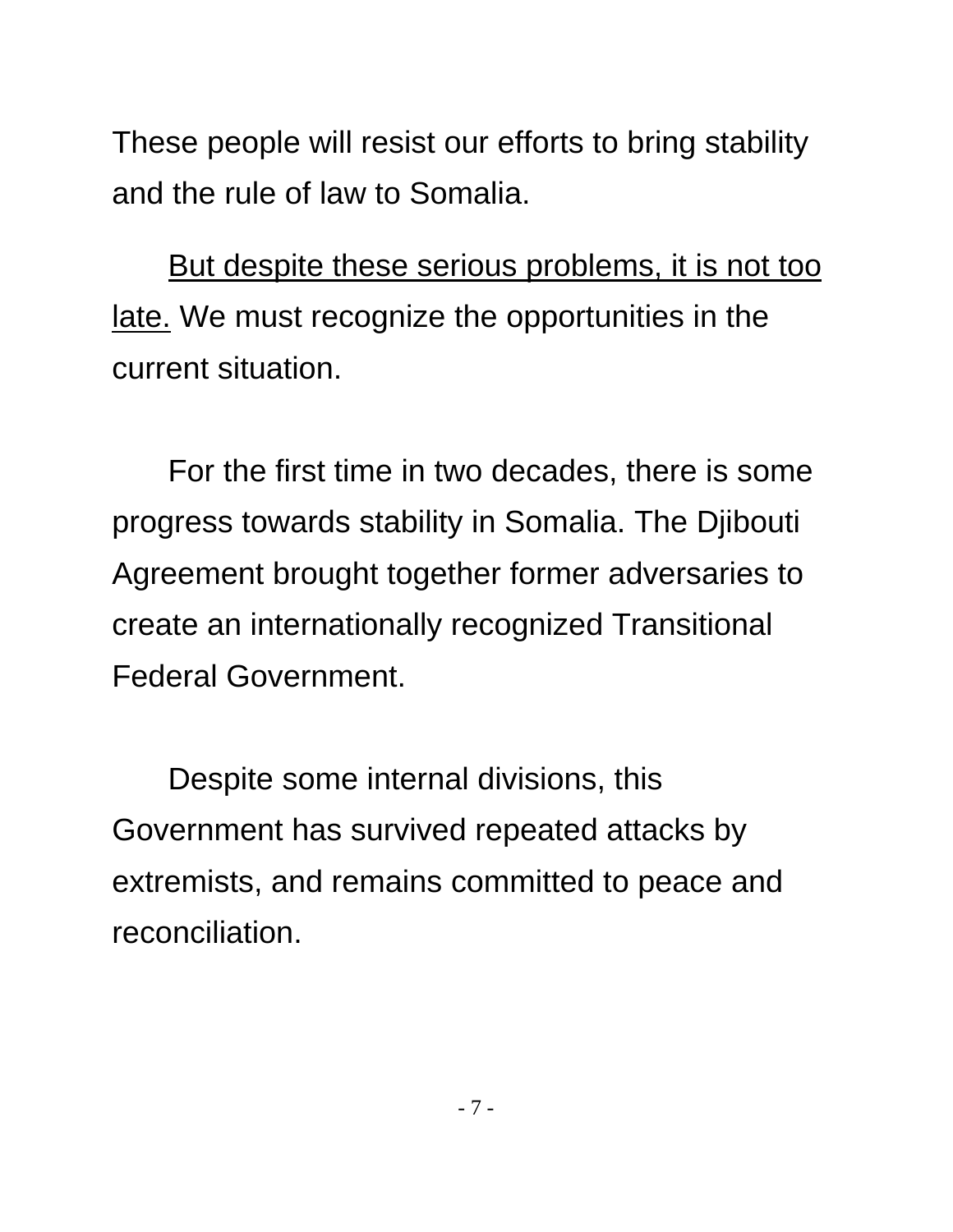The recent cooperation agreement with the Ahlu Sunna Wal Jammah group could serve as a blueprint for other opposition groups to build on. I also commend the unified composition of the Somalia delegation to this conference.

In this regard, I encourage Puntland to continue maintaining its stability and political cooperation with the TFG. I also urge "Somaliland" to continue peacefully resolving internal political disputes.

The Transitional Government is also developing its security sector institutions. It has issued an annual budget for 2010, placed Radio Mogadishu back on air, and rehabilitated some key buildings.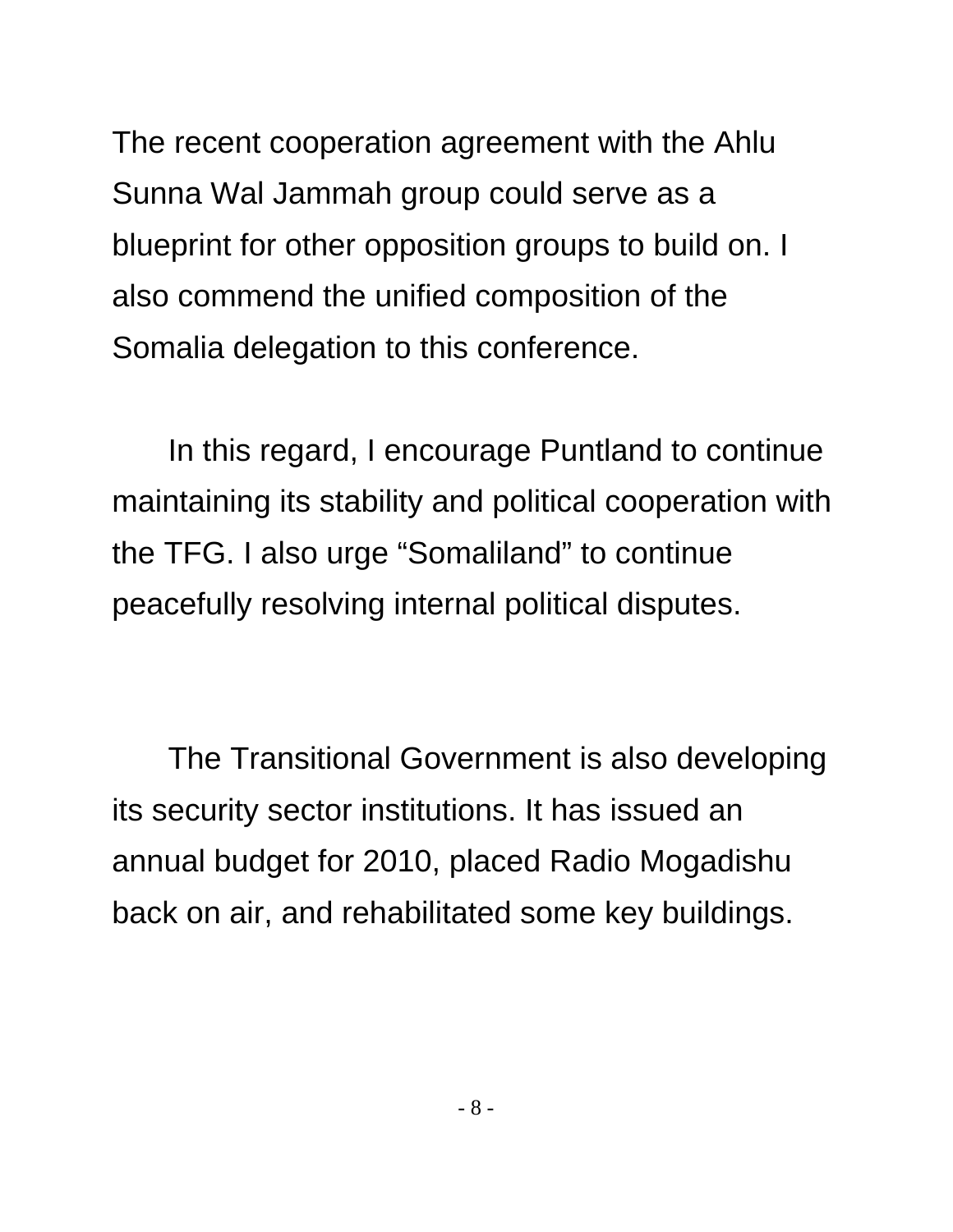These actions – some concrete, others symbolic – show the Government's good faith with the people of Somalia and the international community.

The Transitional Federal Government represents Somalia's best chance in years to escape from the endless cycle of war and humanitarian disaster.

The only way to restore stability is to support this government – both in its reconciliation efforts and, where necessary, its fight against extremism.

If the international community acts now, we can make a difference.

This Conference is an opportunity to show the Somali leadership that we are ready to work seriously in partnership with them.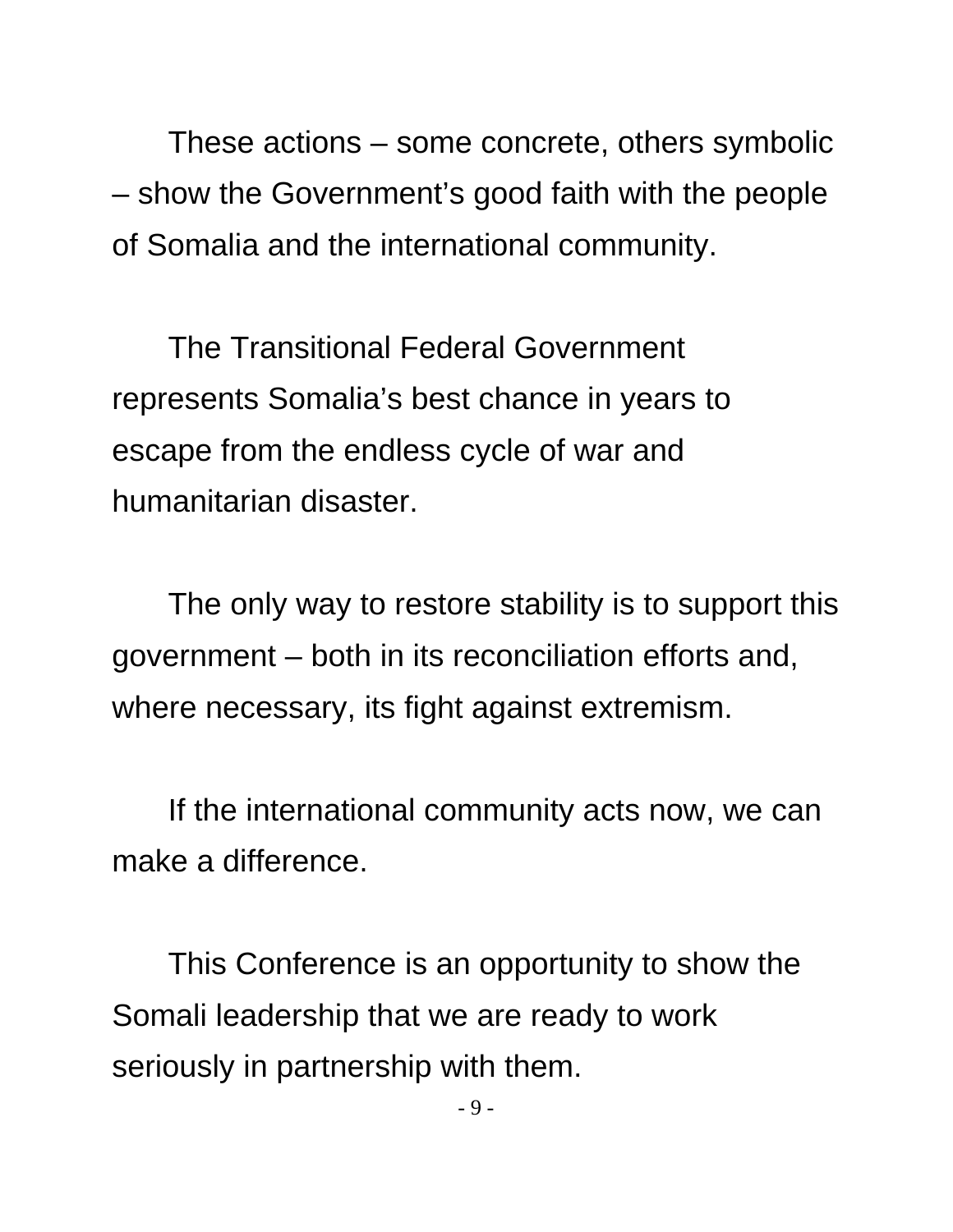In return, I urge the Somali authorities to demonstrate the will and commitment to work together, resolve their internal disputes, and unite against the threat of extremism.

The Government must also start to deliver improved services to the Somali people, pay salaries to the security forces fighting on their behalf, and continue efforts to build up security sector institutions.

This would go some way to fulfilling two of the three pillars of the Djibouti Agreement: political cooperation and security.

The third and final pillar is reconstruction.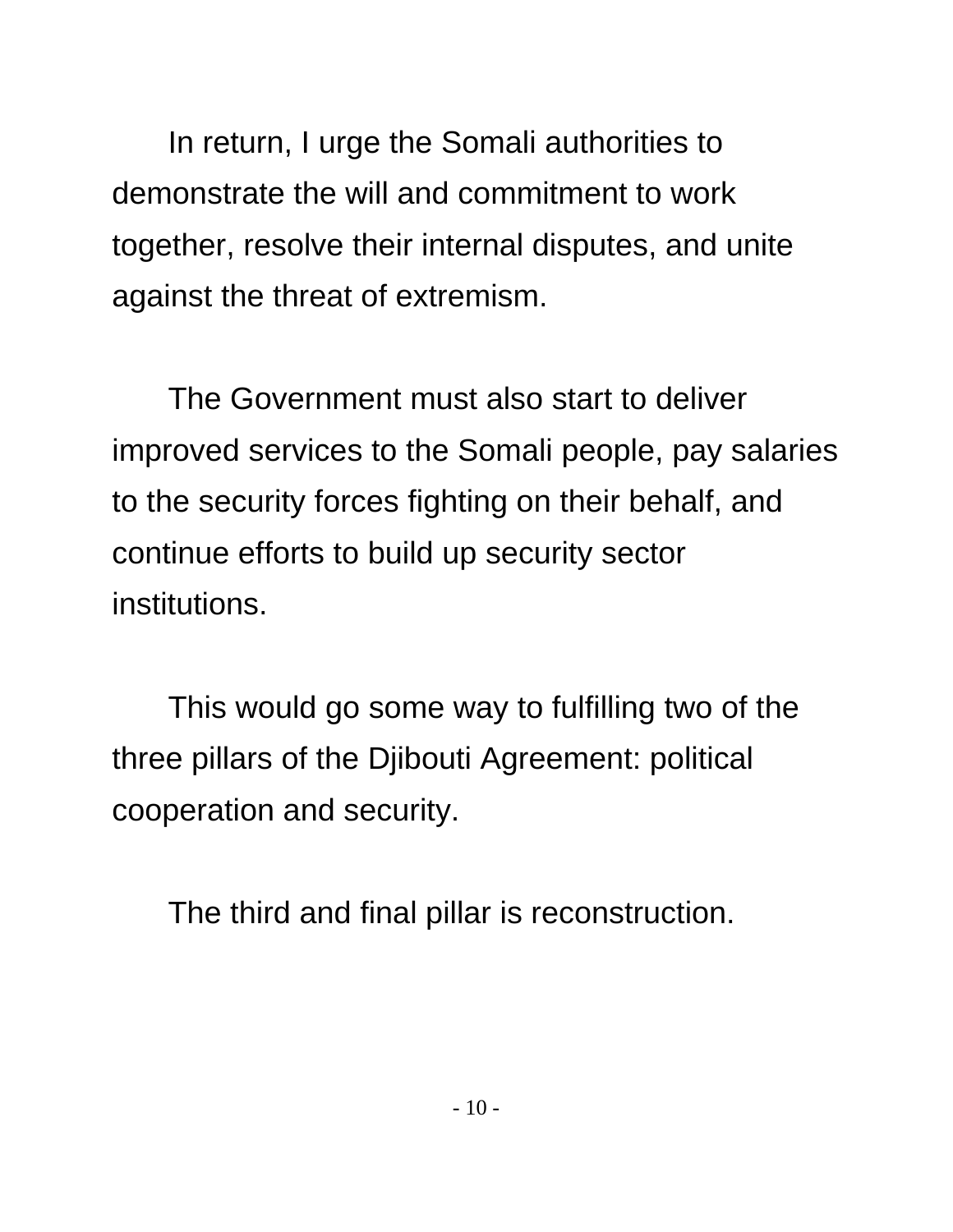Here, a large part of the answer lies with the Somali business community. Somalia's business leaders – both inside the country and in the diaspora – are one of its main assets. They should play a key role in the reconstruction phase of the peace process.

I am particularly delighted at the participation of the business community and the civil society in this conference. I take note of the discussion regarding the "Principles for an enabling Environment for Responsible Business Activities in Somalia". We look forward to working with the Somali parties to develop a business compact for Somalia.

One of the most important aims of investment and increased commercial activity must be to generate employment for Somalis, and particularly young people.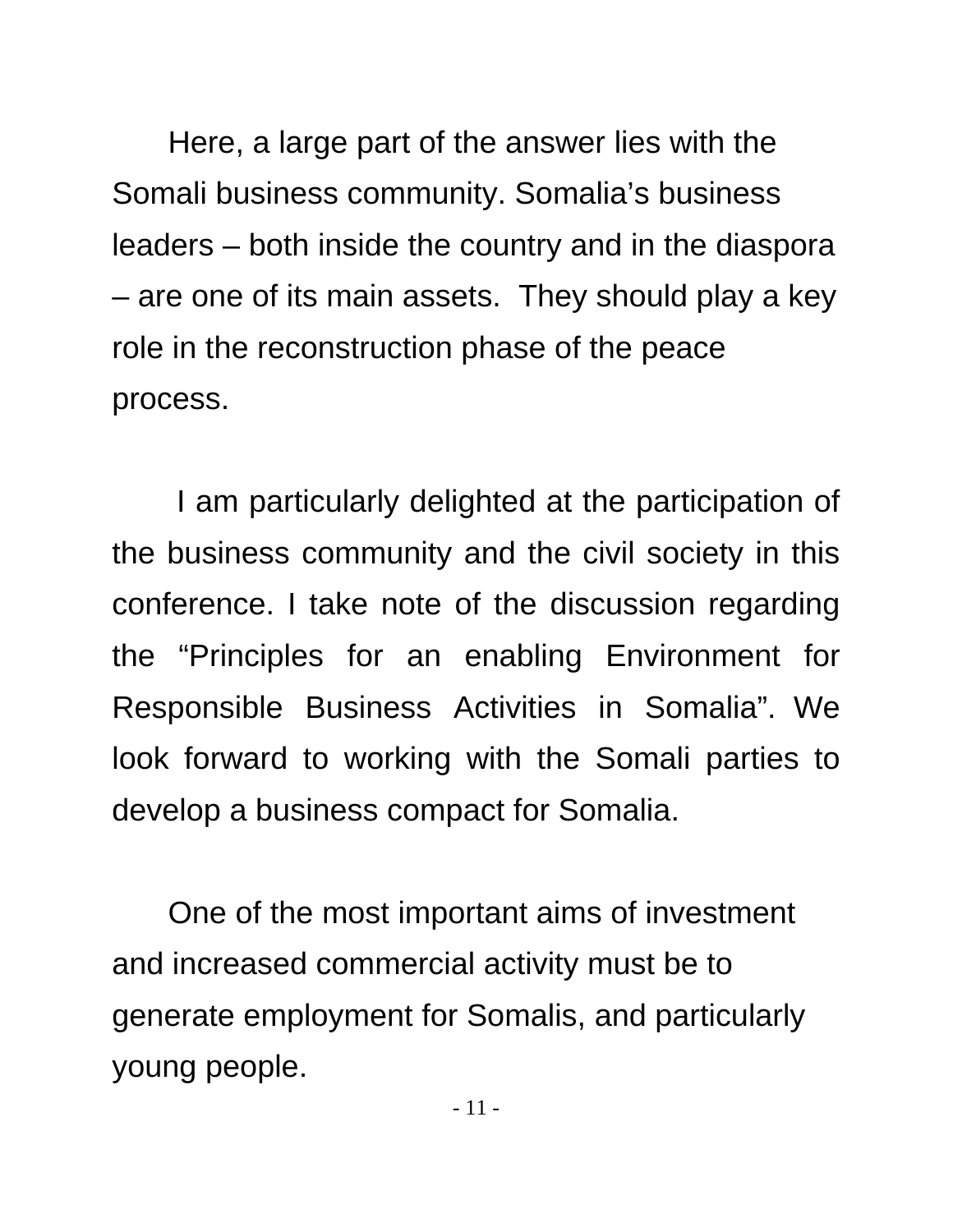They need an alternative to joining armed extremist groups, or piracy.

I hope this Conference will also pave the way for a new arrangement, whereby countries involved in fishing or other activities off the Somali coast could contribute to a fund, managed in a transparent way, dedicated to helping coastal communities. Ladies and gentlemen,

Helping Somalia to recover is clearly a significant challenge.

But it is not insurmountable. And we must succeed.

This Istanbul Conference sends a strong signal, not only of hope, but also of commitment.